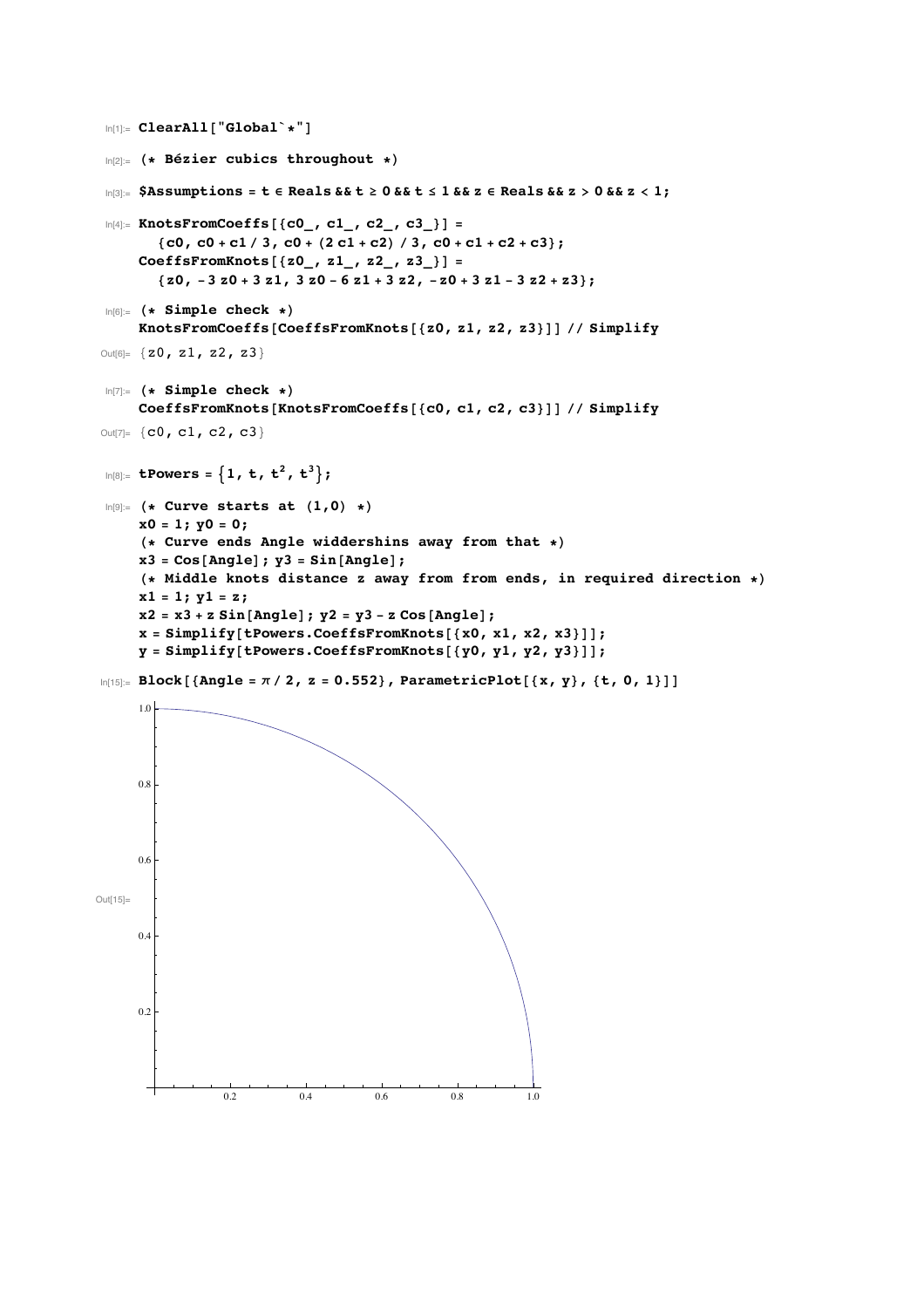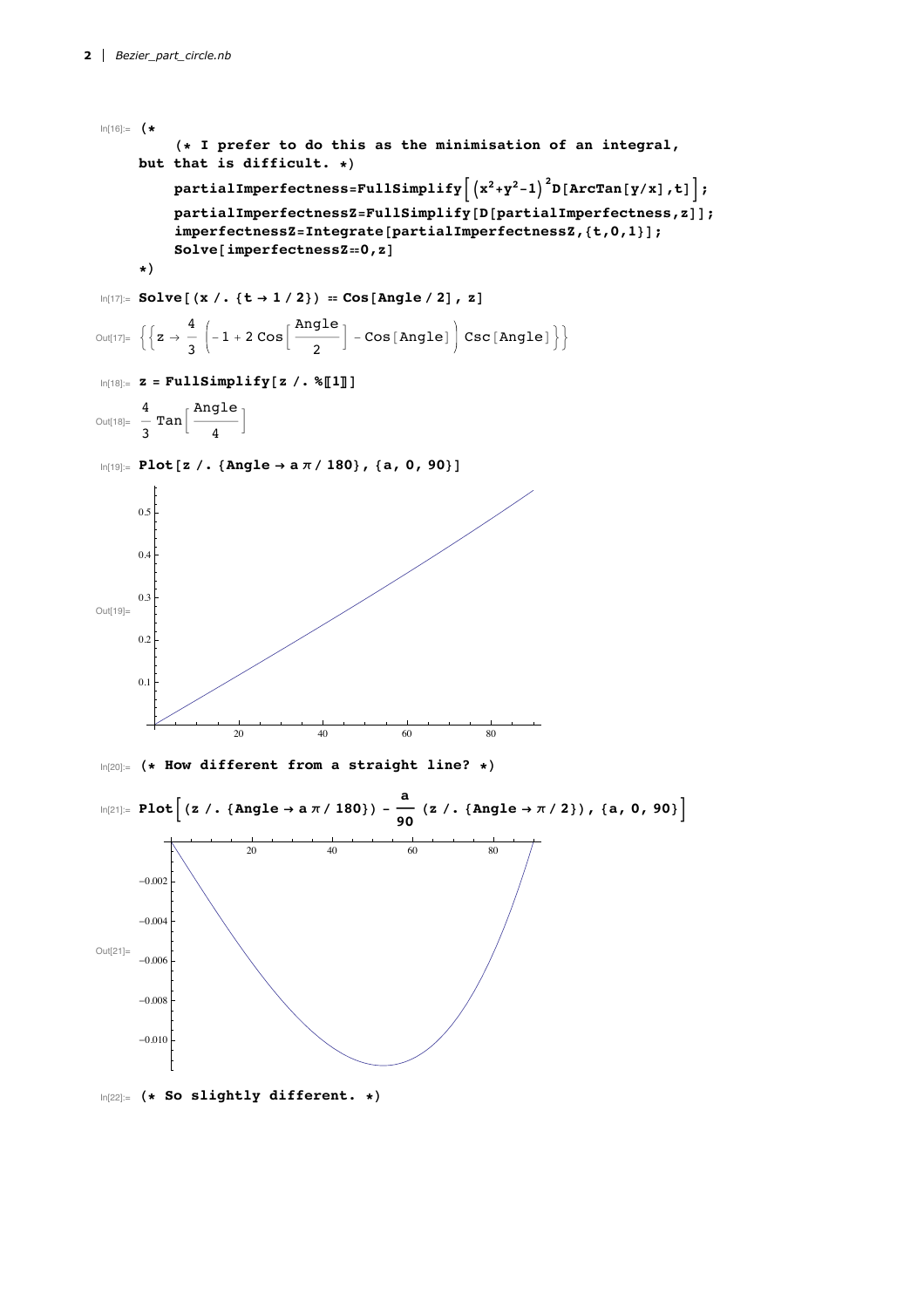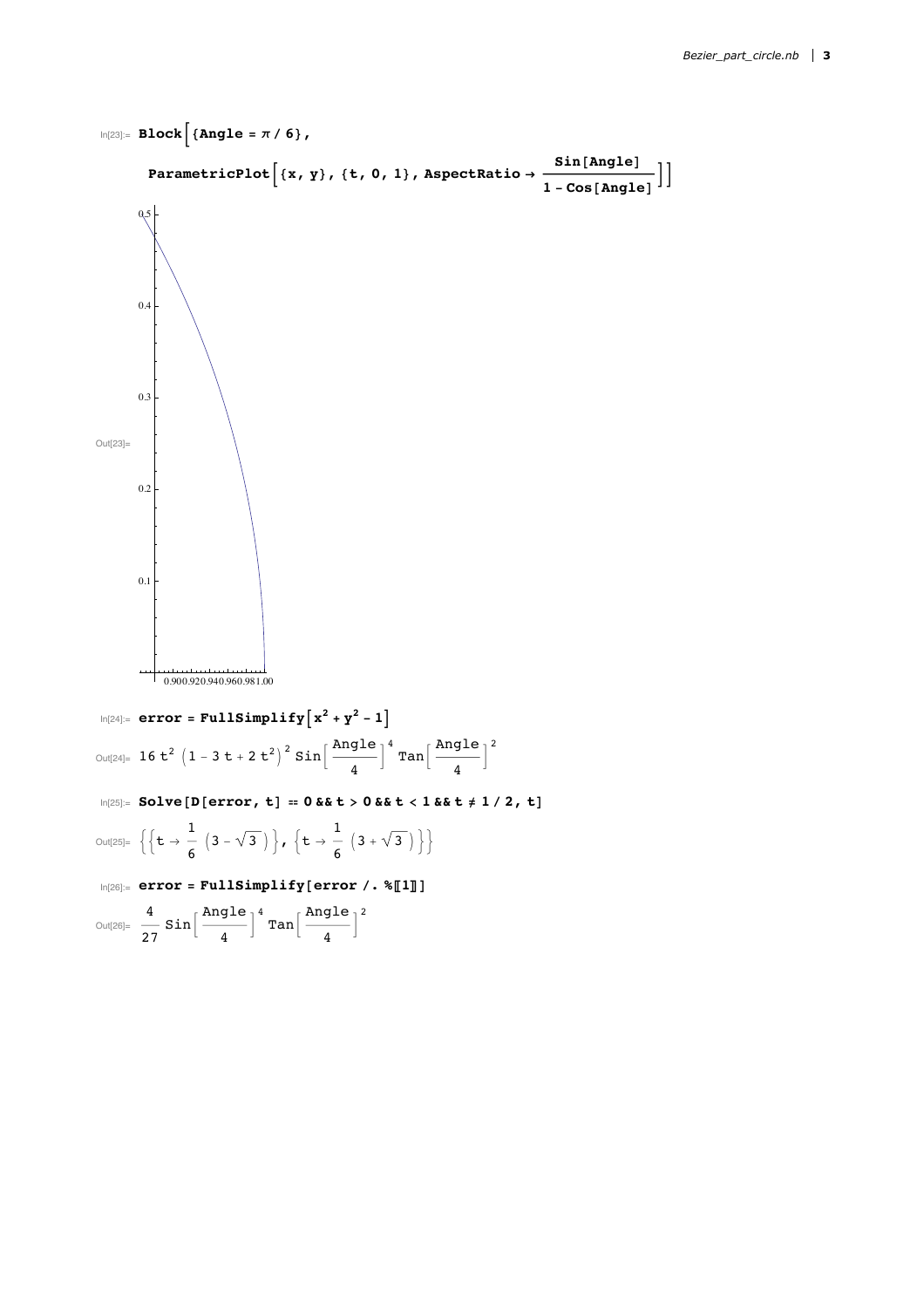```
\log 2 LogPlot [(Sqrt [error + 1] - 1) /. {Angle \rightarrow aDeg Degree}, {aDeg, 0, 90}]
 Out[27]= 10^{-10}20 40 60 80
       10^{-14}10^{-12}10^{-8}10^{-}10^{-4}In[28]:= H* In basis points. At my printer's 1200 dpi
        an error of 1bp is one pixel in a radius of 8⅓". *L
       Table[{aDeg, N[10000 (Sqrt[error + 1] - 1) /. {Angle \rightarrow aDeg Degree}]},
          8aDeg, 90, 5, -5<D êê TableForm
Out[28]//TableForm=
       90 2.7253
       85 1.9328
       80 1.34269
       75 0.911183
       70 0.602095
       65 0.385857
       60 0.238644
       55 0.14156
       50 0.0798954
       45 0.0424553
       40 0.0209404
       35 0.00939746
       30 0.00372662
       25 0.00124801
       20 0.000327155
       15 0.0000582263
       10 5.11176 \times 10^{-6}5 7.98717 \times 10<sup>-8</sup>
  In [29] := Series [error, {Angle, 0, 6}]
 Out[29]=
       Angle<sup>6</sup>
       \frac{1}{27648} + O[Angle]<sup>7</sup>
  In[30]: Series [error /. {Angle → aDeg π / 180}, {aDeg, 0, 6}]
 Out[30]=
               \pi^6 aDeq<sup>6</sup>
       940369969152000000 + O[aDeg]<sup>7</sup>
 In [31]: FactorInteger [940 369 969 152 000 000]
 Out[31]= { { 2, 22 }, { 3, 15 }, { 5, 6 } }
```